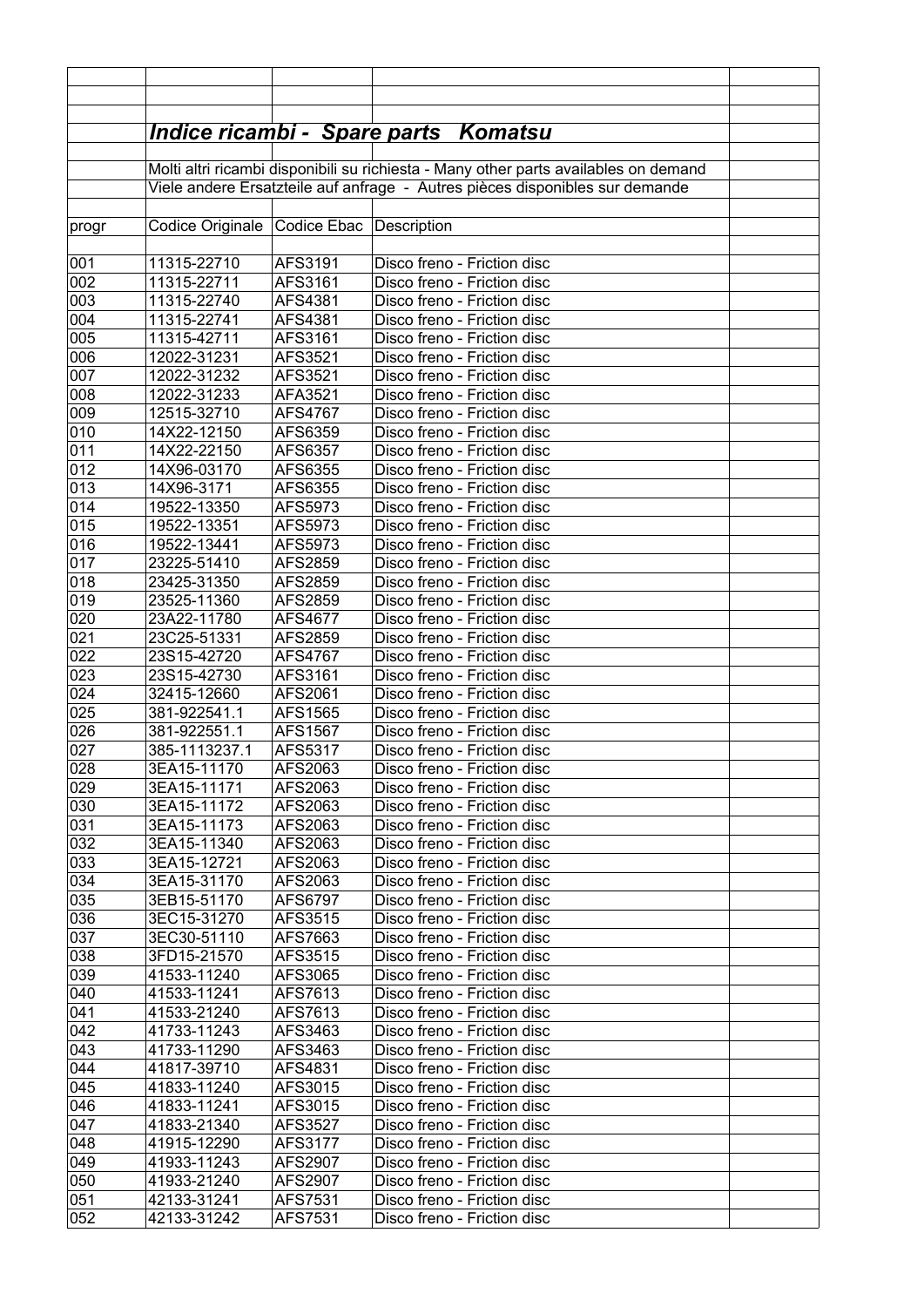|            |                                                                              |                           | <u> Indice ricambi - Spare parts Komatsu</u>                                         |  |  |  |
|------------|------------------------------------------------------------------------------|---------------------------|--------------------------------------------------------------------------------------|--|--|--|
|            |                                                                              |                           |                                                                                      |  |  |  |
|            |                                                                              |                           | Molti altri ricambi disponibili su richiesta - Many other parts availables on demand |  |  |  |
|            | Viele andere Ersatzteile auf anfrage - Autres pièces disponibles sur demande |                           |                                                                                      |  |  |  |
| progr      | Codice Originale Codice Ebac                                                 |                           | Description                                                                          |  |  |  |
|            |                                                                              |                           |                                                                                      |  |  |  |
| 053        | 42133-32240                                                                  | <b>AFS7537</b>            | Disco freno - Friction disc                                                          |  |  |  |
| 054        | 42133-32241                                                                  | <b>AFS7537</b>            | Disco freno - Friction disc                                                          |  |  |  |
| 055        | 42333-21240                                                                  | AFS3829                   | Disco freno - Friction disc                                                          |  |  |  |
| 056        | 42533-11510                                                                  | <b>AFS1787</b>            | Disco freno - Friction disc                                                          |  |  |  |
| 057        | 56132-71260                                                                  | AFS6933                   | Disco freno - Friction disc                                                          |  |  |  |
| 058<br>059 | 56133-71240<br>56133-71260                                                   | AFS6655<br>AFS6937        | Disco freno - Friction disc<br>Disco freno - Friction disc                           |  |  |  |
| 060        | 56133-71261                                                                  | AFS6937                   | Disco freno - Friction disc                                                          |  |  |  |
| 061        | 56633-41240                                                                  | <b>AFS1787</b>            | Disco freno - Friction disc                                                          |  |  |  |
| 062        | 56633-41241                                                                  | <b>AFS1787</b>            | Disco freno - Friction disc                                                          |  |  |  |
| 063        | 56633-41242                                                                  | <b>AFS1787</b>            | Disco freno - Friction disc                                                          |  |  |  |
| 064        | 56933-41240                                                                  | AFS2661                   | Disco freno - Friction disc                                                          |  |  |  |
| 065        | 56933-41241                                                                  | AFS2661                   | Disco freno - Friction disc                                                          |  |  |  |
| 066        | 56933-41242                                                                  | AFS2661                   | Disco freno - Friction disc                                                          |  |  |  |
| 067        | 56933-61240                                                                  | AFS2661                   | Disco freno - Friction disc                                                          |  |  |  |
| 068        | 56933-71260                                                                  | AFS6975                   | Disco freno - Friction disc                                                          |  |  |  |
| 069<br>070 | 58533-21240<br>70673-92350                                                   | AFS5867<br>AFS4529        | Disco freno - Friction disc<br>Disco freno - Friction disc                           |  |  |  |
| 071        | 70675-90050                                                                  | AFS4529                   | Disco freno - Friction disc                                                          |  |  |  |
| 072        | 70675-91350                                                                  | AFS4501                   | Disco freno - Friction disc                                                          |  |  |  |
| 073        | 70675-92150                                                                  | AFS4679                   | Disco freno - Friction disc                                                          |  |  |  |
| 074        | 70675-92350                                                                  | AFS4679                   | Disco freno - Friction disc                                                          |  |  |  |
| 075        | 70677-91550                                                                  | AFS4687                   | Disco freno - Friction disc                                                          |  |  |  |
| 076        | 7067G-91350                                                                  | <b>AFS7579</b>            | Disco freno - Friction disc                                                          |  |  |  |
| 077        | 7088H-35120                                                                  | AFS4671                   | Disco freno - Friction disc                                                          |  |  |  |
| 078        | 7088H-35180                                                                  | AFS4671                   | Disco freno - Friction disc                                                          |  |  |  |
| 079        | 71401-11410                                                                  | AFS4621                   | Disco freno - Friction disc                                                          |  |  |  |
| 080<br>081 | 71407-12670<br>71407-19710                                                   | <b>AFS3159</b><br>AFS3159 | Disco freno - Friction disc<br>Disco freno - Friction disc                           |  |  |  |
| 082        | 71407-19720                                                                  | AFS3159                   | Disco freno - Friction disc                                                          |  |  |  |
| 083        | 71407-29710                                                                  | AFS4831                   | Disco freno - Friction disc                                                          |  |  |  |
| 084        | 71407-29720                                                                  | AFS4831                   | Disco freno - Friction disc                                                          |  |  |  |
| 085        | 71408-19710                                                                  | AFS4673                   | Disco freno - Friction disc                                                          |  |  |  |
| 086        | 71408-19711                                                                  | AFS4673                   | Disco freno - Friction disc                                                          |  |  |  |
| 087        | 71412-19710                                                                  | AFS4831                   | Disco freno - Friction disc                                                          |  |  |  |
| 088        | 71412-19711                                                                  | AFS4831                   | Disco freno - Friction disc                                                          |  |  |  |
| 089        | 72205-02570                                                                  | AFS3177                   | Disco freno - Friction disc                                                          |  |  |  |
| 090        | 72205-02590                                                                  | AFS3177                   | Disco freno - Friction disc                                                          |  |  |  |
| 091        | 77210-12590                                                                  | AFS2911                   | Disco freno - Friction disc                                                          |  |  |  |
| 092<br>093 | AS35634-3400<br>10E22-21320                                                  | AFS3561<br>AFA4506        | Disco freno - Friction disc<br>Disco freno intermedio - Steel friction disc          |  |  |  |
| 094        | 11315-22720                                                                  | AFA4722                   | Disco freno intermedio - Steel friction disc                                         |  |  |  |
| 095        | 11315-22750                                                                  | AFA4464                   | Disco freno intermedio - Steel friction disc                                         |  |  |  |
| 096        | 12022-31221                                                                  | AFA3540                   | Disco freno intermedio - Steel friction disc                                         |  |  |  |
| 097        | 14521-13130                                                                  | AFA4146                   | Disco freno intermedio - Steel friction disc                                         |  |  |  |
| 098        | 14Y22-23150                                                                  | AFA6342                   | Disco freno intermedio - Steel friction disc                                         |  |  |  |
| 099        | 19522-11221                                                                  | AFA1038                   | Disco freno intermedio - Steel friction disc                                         |  |  |  |
| 100        | 19522-13370                                                                  | AFA7370                   | Disco freno intermedio - Steel friction disc                                         |  |  |  |
| 101        | 23525-51430                                                                  | AFA2862                   | Disco freno intermedio - Steel friction disc                                         |  |  |  |
| 102        | 2381512760                                                                   | AFA6152                   | Disco freno intermedio - Steel friction disc                                         |  |  |  |
| 103        | 23815-12780                                                                  | AFA7528                   | Disco freno intermedio - Steel friction disc                                         |  |  |  |
| 104        | 30815-21525                                                                  | AFA3460                   | Disco freno intermedio - Steel friction disc                                         |  |  |  |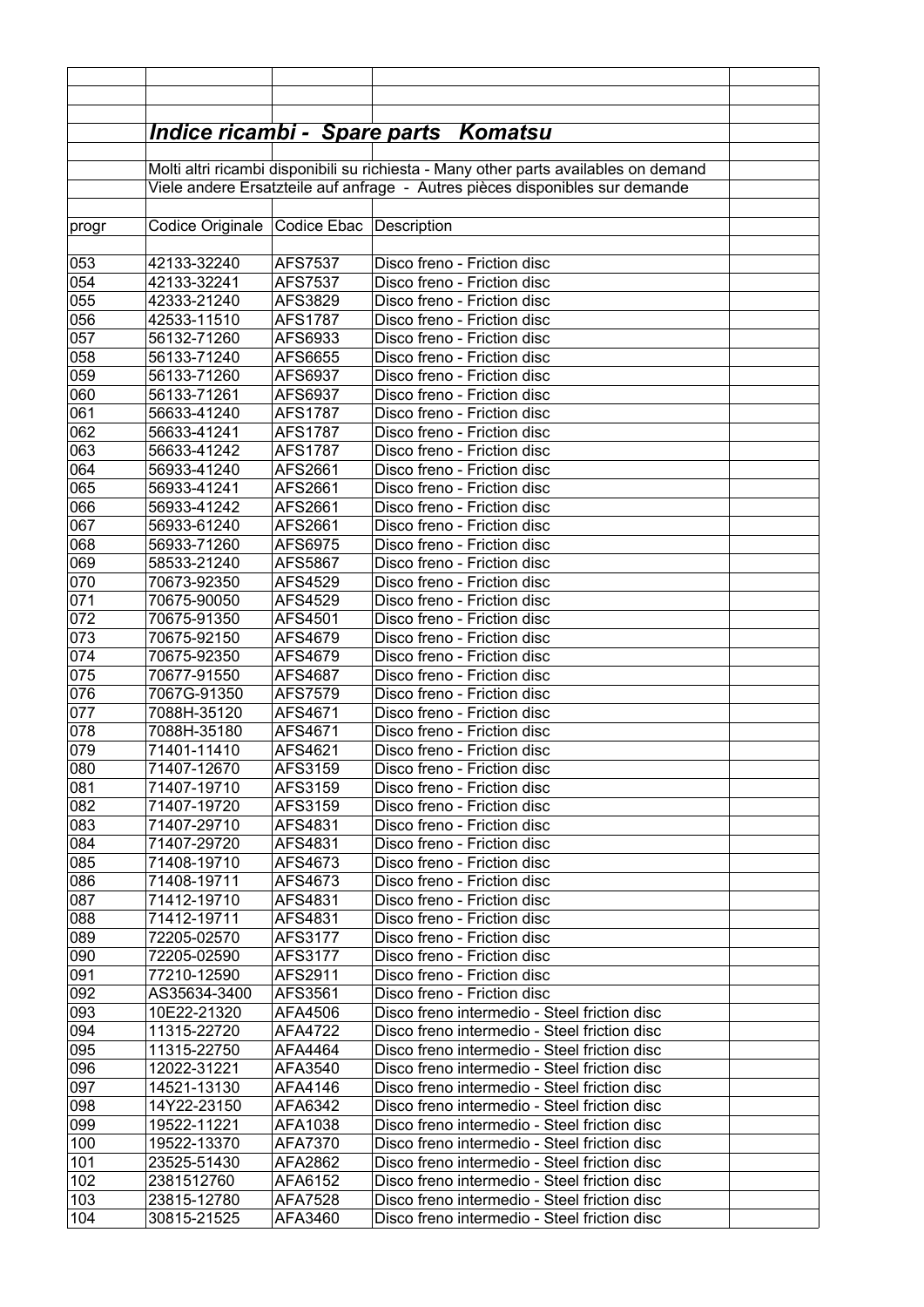|       |                                                                              |                           | <u> Indice ricambi - Spare parts Komatsu</u>                                         |  |  |  |
|-------|------------------------------------------------------------------------------|---------------------------|--------------------------------------------------------------------------------------|--|--|--|
|       |                                                                              |                           |                                                                                      |  |  |  |
|       |                                                                              |                           | Molti altri ricambi disponibili su richiesta - Many other parts availables on demand |  |  |  |
|       | Viele andere Ersatzteile auf anfrage - Autres pièces disponibles sur demande |                           |                                                                                      |  |  |  |
|       |                                                                              |                           |                                                                                      |  |  |  |
| progr | Codice Originale                                                             | Codice Ebac   Description |                                                                                      |  |  |  |
|       |                                                                              |                           |                                                                                      |  |  |  |
| 105   | 31015-24310                                                                  | AFA2330                   | Disco freno intermedio - Steel friction disc                                         |  |  |  |
| 106   | 34C15-11360                                                                  | AFA3204                   | Disco freno intermedio - Steel friction disc                                         |  |  |  |
| 107   | 36215-12730                                                                  | AFA4386                   | Disco freno intermedio - Steel friction disc                                         |  |  |  |
| 108   | 36315-22750                                                                  | AFA4624                   | Disco freno intermedio - Steel friction disc                                         |  |  |  |
| 109   | 380-129529.1                                                                 | AFA2330                   | Disco freno intermedio - Steel friction disc                                         |  |  |  |
| 110   | 381-922539.1                                                                 | AFA1560                   | Disco freno intermedio - Steel friction disc                                         |  |  |  |
| 111   | 381-970697.1                                                                 | AFA1690                   | Disco freno intermedio - Steel friction disc                                         |  |  |  |
| 112   | 381-984439.1                                                                 | AFA1836                   | Disco freno intermedio - Steel friction disc                                         |  |  |  |
| 113   | 382-327174.1                                                                 | AFA2382                   | Disco freno intermedio - Steel friction disc                                         |  |  |  |
| 114   | 3EC15-19280                                                                  | AFA2724                   | Disco freno intermedio - Steel friction disc                                         |  |  |  |
| 115   | 3EC15-29280                                                                  | AFA2724                   | Disco freno intermedio - Steel friction disc                                         |  |  |  |
| 116   | 3EC15-31280                                                                  | AFA3518                   | Disco freno intermedio - Steel friction disc                                         |  |  |  |
| 117   | 41833-11250                                                                  | AFA5366                   | Disco freno intermedio - Steel friction disc                                         |  |  |  |
| 118   | 41833-11251                                                                  | AFA3246                   | Disco freno intermedio - Steel friction disc                                         |  |  |  |
| 119   | 41915-12920                                                                  | AFA2914                   | Disco freno intermedio - Steel friction disc                                         |  |  |  |
| 120   | 41933-11250                                                                  | AFA2910                   | Disco freno intermedio - Steel friction disc                                         |  |  |  |
| 121   | 42122-27460                                                                  | AFA6238                   | Disco freno intermedio - Steel friction disc                                         |  |  |  |
| 122   | 42333-21251                                                                  | AFA6618                   | Disco freno intermedio - Steel friction disc                                         |  |  |  |
| 123   | 42333-31250                                                                  | AFA7480                   | Disco freno intermedio - Steel friction disc                                         |  |  |  |
| 124   | 42333-31251                                                                  | AFA7480                   | Disco freno intermedio - Steel friction disc                                         |  |  |  |
| 125   | 42333-31330                                                                  | AFA7458                   | Disco freno intermedio - Steel friction disc                                         |  |  |  |
| 126   | 42333-31351                                                                  | AFA7460                   | Disco freno intermedio - Steel friction disc                                         |  |  |  |
| 127   | 42507-3018C1                                                                 | AFA1836                   | Disco freno intermedio - Steel friction disc                                         |  |  |  |
| 128   | 56915-52821                                                                  | AFA7440                   | Disco freno intermedio - Steel friction disc                                         |  |  |  |
| 129   | 56915-52841                                                                  | AFA7436                   | Disco freno intermedio - Steel friction disc                                         |  |  |  |
| 130   | 56933-41230                                                                  | AFA2664                   | Disco freno intermedio - Steel friction disc                                         |  |  |  |
| 131   | 70677-91540                                                                  | AFA4690                   | Disco freno intermedio - Steel friction disc                                         |  |  |  |
| 132   | 7088H-35130                                                                  | AFA5518                   | Disco freno intermedio - Steel friction disc                                         |  |  |  |
| 133   | 71147-11770                                                                  | AFA5474                   | Disco freno intermedio - Steel friction disc                                         |  |  |  |
| 134   | 71408-19730                                                                  | AFA4676                   | Disco freno intermedio - Steel friction disc                                         |  |  |  |
| 135   | 71410-19730                                                                  | AFA4624                   | Disco freno intermedio - Steel friction disc                                         |  |  |  |
| 136   | 71412-19730                                                                  | AFA3716                   | Disco freno intermedio - Steel friction disc                                         |  |  |  |
| 137   | 71416-19730                                                                  | AFA2914                   | Disco freno intermedio - Steel friction disc                                         |  |  |  |
| 138   | 77210-12720                                                                  | AFA2914                   | Disco freno intermedio - Steel friction disc                                         |  |  |  |
| 139   | AS351572-13010 AFA5856                                                       |                           | Disco freno intermedio - Steel friction disc                                         |  |  |  |
| 140   | AS35633-3400                                                                 | AFA3358                   | Disco freno intermedio - Steel friction disc                                         |  |  |  |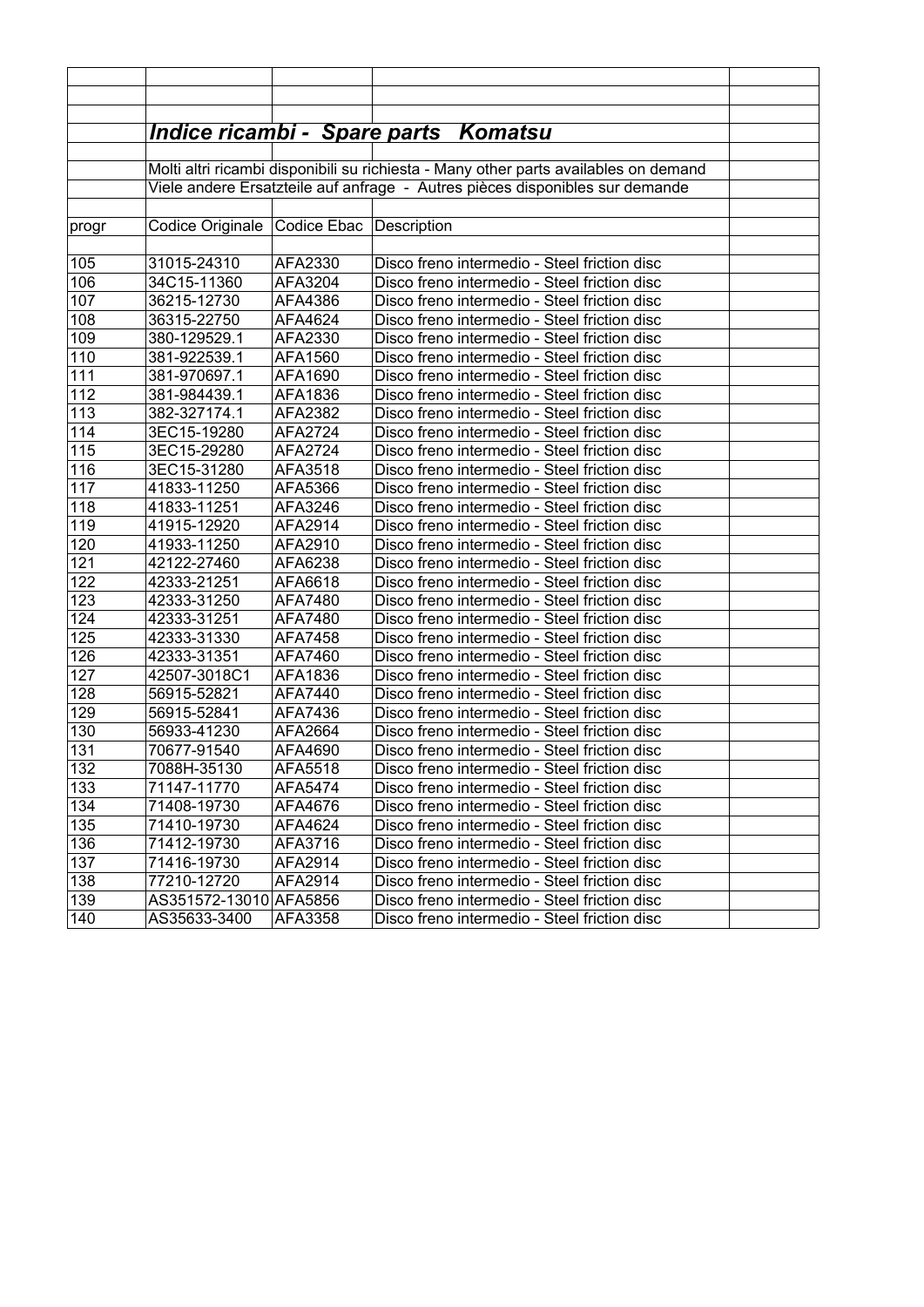| RICAMBI<br>E |  |
|--------------|--|
| ERAC         |  |





|           | <b>EBAC HARTS</b><br>Nº2 M10X1<br>133 |        |
|-----------|---------------------------------------|--------|
| Ebac code | Description                           |        |
| BT34.055  | Brake master cylinder                 |        |
|           |                                       |        |
|           |                                       | Pag 01 |

*Ricambi EBAC Via M. Buonarroti N° 11 - 42023 - Cadelbosco Sopra - Reggio Emilia - ITALY* www.ricambiebac.it - info@ricambiebac.it - P.I. 02481240352 - tel/fax +390522917720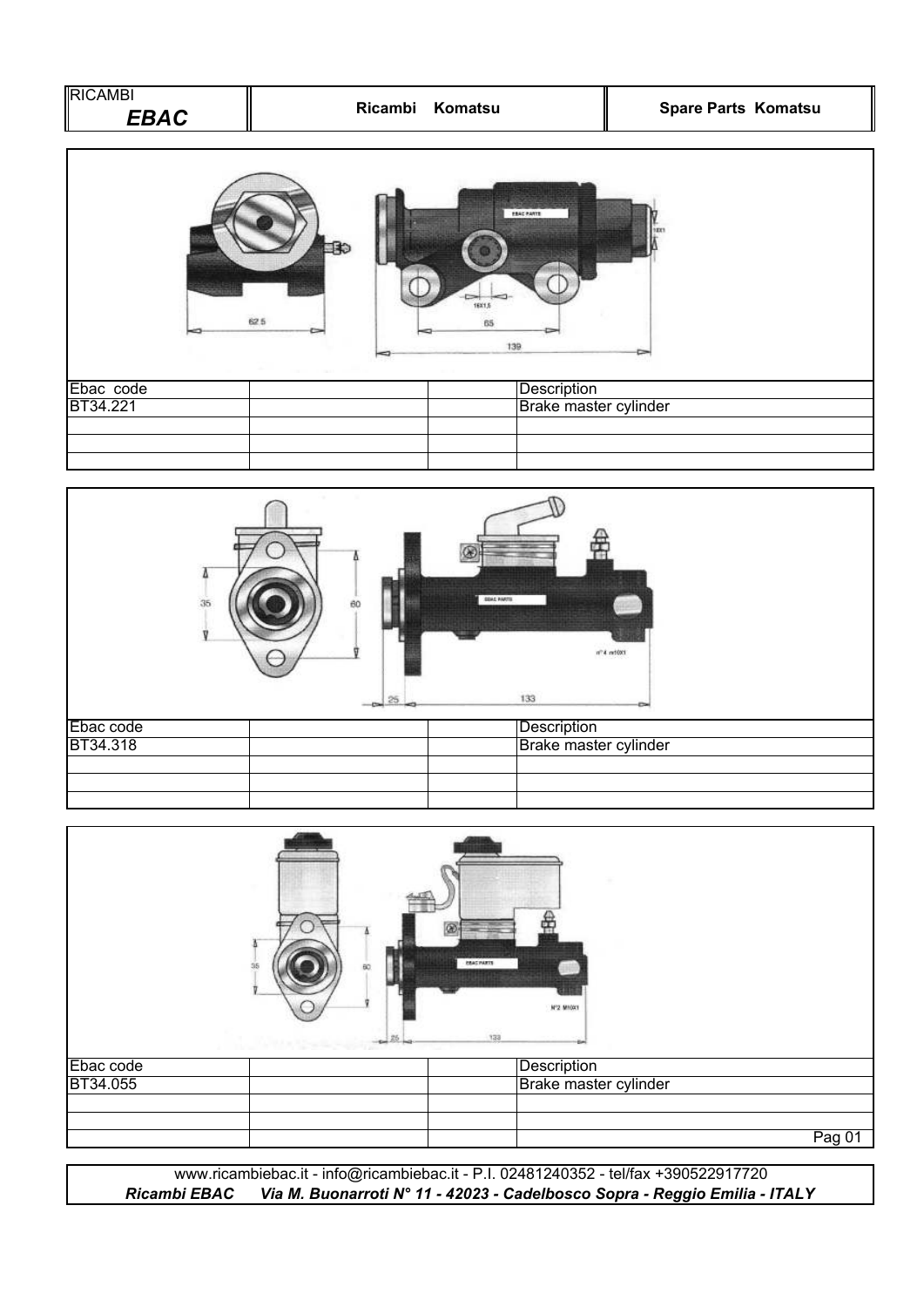| <b>IRICAMBI</b><br>EBAC | Komatsu<br><b>Ricambi</b> | <b>Spare Parts Komatsu</b> |
|-------------------------|---------------------------|----------------------------|
|                         |                           |                            |







www.ricambiebac.it - info@ricambiebac.it - P.I. 02481240352 - tel/fax +390522917720 *Ricambi EBAC Via M. Buonarroti N° 11 - 42023 - Cadelbosco Sopra - Reggio Emilia - ITALY*